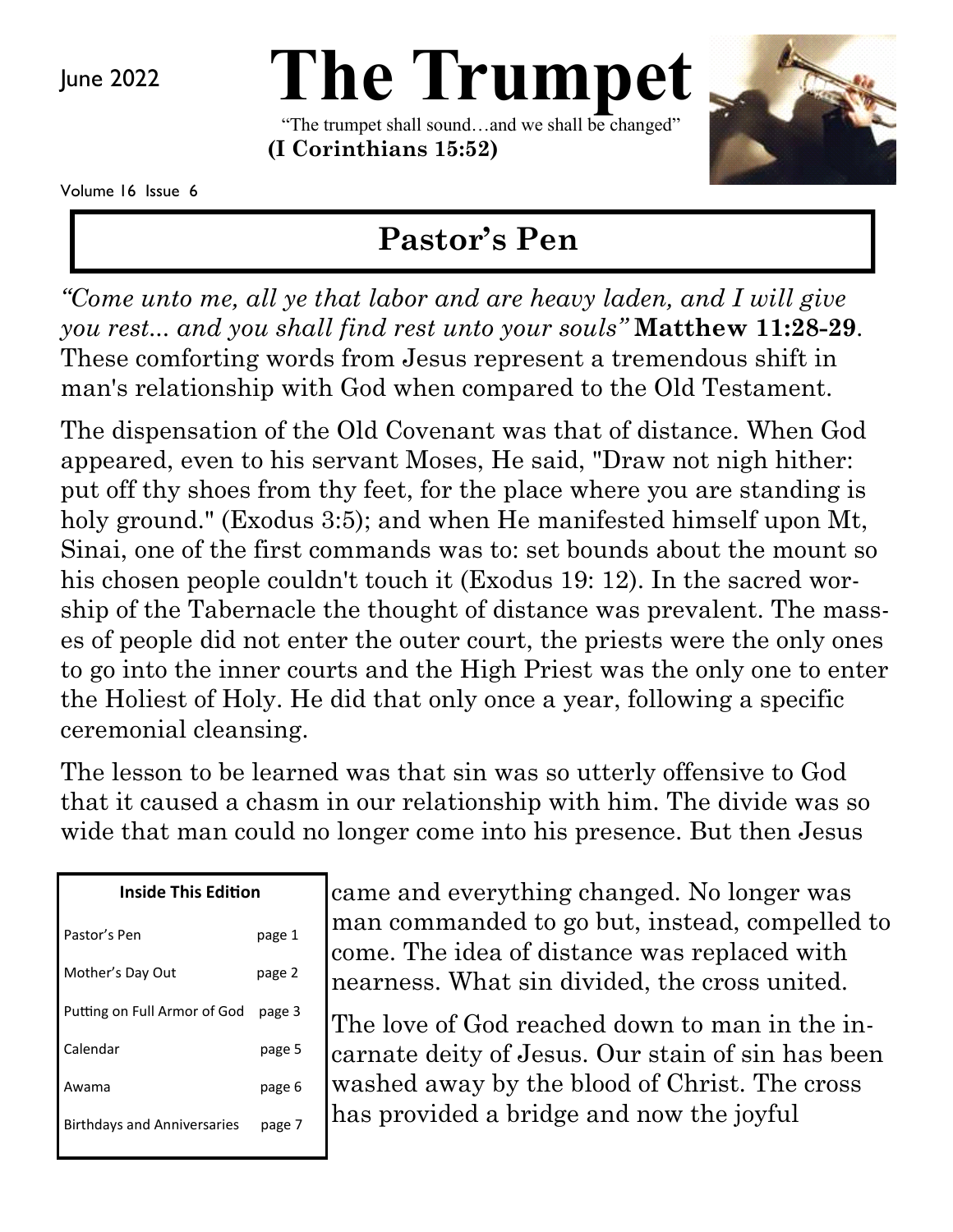proclamation of God is, "Come unto me...". The lesson is now that safety and refuge can be found in the presence of God. We come by the way of the cross, grow through sanctification, and draw near through experience. How great and marvelous are the works of our Heavenly Father! We are reminded, *"For God so loved the world that he gave his only begotten son, that whosoever believeth on him should not perish but have eternal life"* **John 3:16.**

May your heart will be filled with love, joy and praise for the blessing of Jesus Christ; through whom we have access to God.

In His Grip,

Pastor Jim

## **MDO News**

Registration has begun for Fall 2022. Packets are available in the hallway and online. If you bring in your paperwork by June 30th you will receive \$15 off of the registration fee. There will be an open house on Thursday, August 18th to meet the teachers and MDO will start on Monday, August 22nd.

We are also currently hiring! If you or someone you know has been called to serve with children, please have them bring their resume to the church office.

If you have any questions about Mother's Day Out, please call either 208-590-6591 or 208-587-3828 during office hours Monday – Thursday, 8:00 a.m. – 3:30 p.m.

Nicole Clark - Director

## **Operation Christmas Child**

Operation Christmas Child is a ministry formed by Franklin Graham that takes Christmas gifts and the Gospel to underprivileged children all over the world. We are collecting items to fill shoeboxes in November. Each month we will highlight a different item to bring in. But, please remember we will take all types of donations at any time!



For June please bring in flip flops (one of our most requested items).

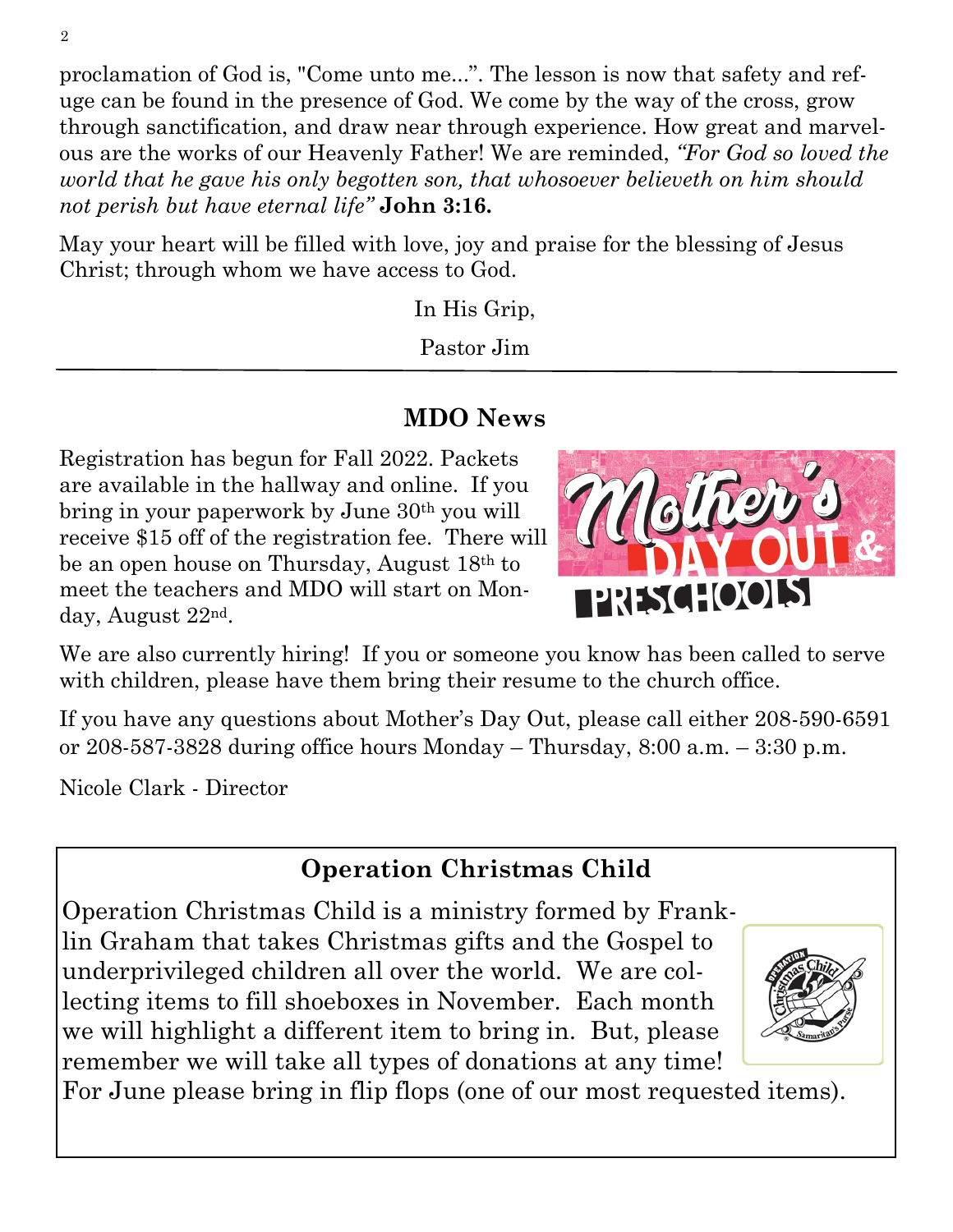## **Putting on the Full Armor of God Apologetics - From Bob Neubauer**

## **The Already and Not Yet**

In Romans chapter 8:29-30 we read *For those whom He foreknew, He also predestined to become conformed to the image of His Son, so that He would be the firstborn among many brethren; and these whom He predestined, He also called; and these whom He called, He also justified; and these whom He justified, He also glorified.* We recognize that when we came to faith in Jesus Christ we were justified. That is the perfect righteousness of our Savior was imputed to us, reckoned to our account so that were we to stand before the Lord today we would be accepted because of the sinless life that Jesus lived, His death on the cross and His resurrection. But the text also says that we were (past tense) glorified. How is it that the scripture can speak of us as glorified when as believers we know we still sin? Remember that when we were justified we were saved from the penalty of sin (eternal damnation) and as we are sanctified we are saved from the power of sin (we no longer have a sin nature where everything we do is sin (Rom. 6:6) but glorification means we are saved from the presence of sin (glorified Christians can no longer sin). This text reflects what theologians call the already and not yet. That we will be glorified is so certain that the scripture can speak of it as something already accomplished. Understanding this truth can be of great help in reading the scripture. What may seem to be a conflict, an unsolvable conundrum, may instead be one of the times we are reading a text that is an already and not yet.

One question that needs to be addressed is how can God speak this way in our Bibles? Is God in fact lying to us? Of course not! Paul writes in Titus 1:2, *in the hope of eternal life, which God, who cannot lie, promised long ages ago*. We need to remember that God does not live in time, in a sense everything to Him is present at once. What God from all eternity determined will happen is more sure than tomorrow's sunrise. As Nebuchadnezzar learned, God does whatsoever pleases Him and there is no man who can stay His hand.

In Ephesians 1:7 we read, *In Him we have redemption through His blood, the forgiveness of our trespasses, according to the riches of His grace*. Yet in Ephesians 4:30 the scripture says, *Do not grieve the Holy Spirit of God, by whom you were sealed for the day of redemption*. So, we are already redeemed but there is still coming a day of redemption. We were redeemed when Christ suffered and died for the sins of His people, when Jesus cried out, "*It is finished*." That was almost two thousand years ago but none of us have seen the completion of our redemption.

We are already sanctified in Christ, I Corinthians 1:2 *To the church of God which is at Corinth, to those who have been sanctified in Christ Jesus, saints by calling,*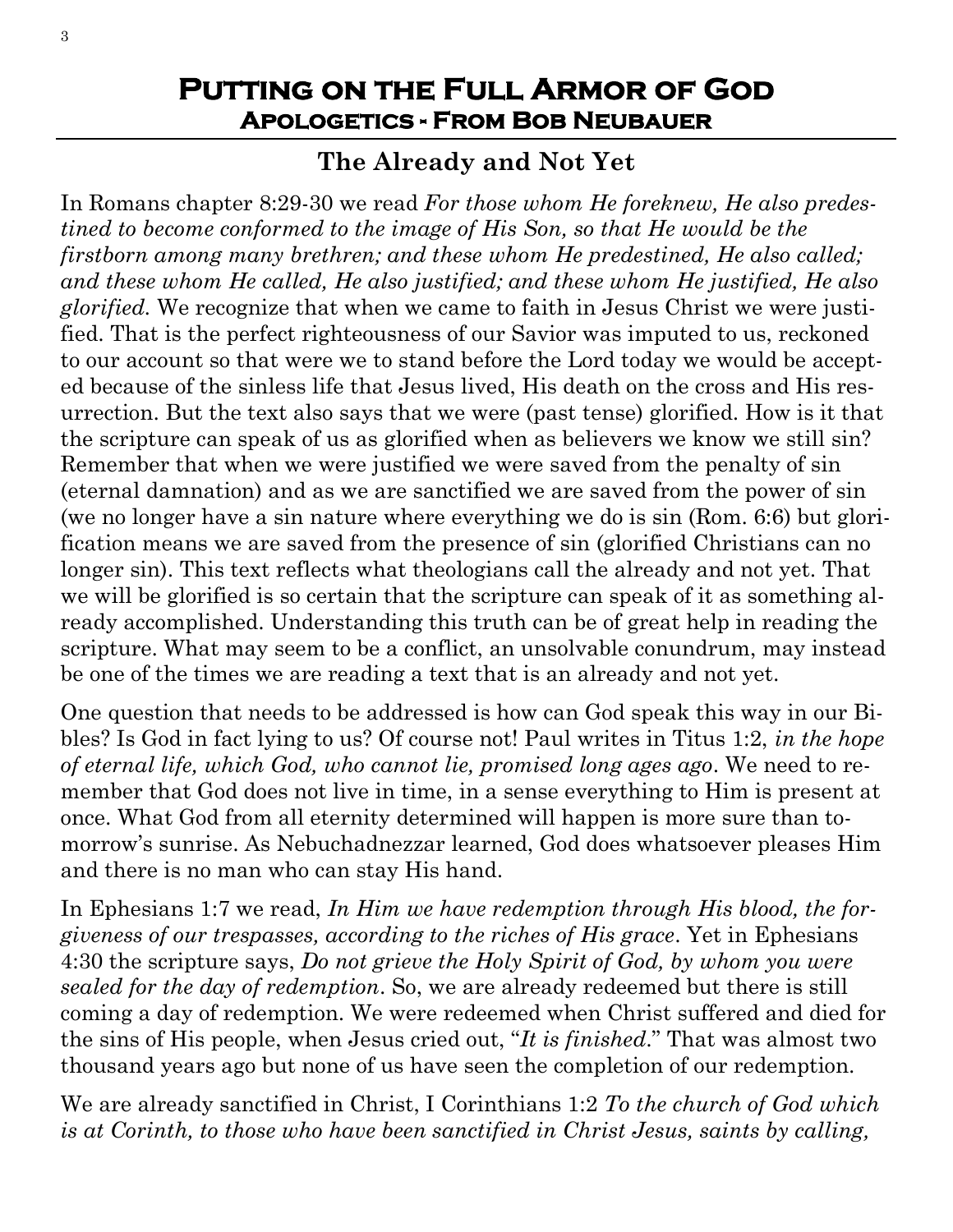*with all who in every place call on the name of our Lord Jesus Christ, their Lord and ours* – but in I Thessalonians 5:23-24 we read, *Now may the God of peace Himself sanctify you entirely; and may your spirit and soul and body be preserved complete, without blame at the coming of our Lord Jesus Christ. Faithful is He who calls you, and He also will bring it to pass*. This example is perhaps a little easier to understand. Every believer recognizes that he or she is undergoing sanctification. Though we by God's grace have been freed from the power of sin we nevertheless still sin. Every day by thought word and deed we fall short of the perfection the Lord requires. Yet we see progress toward our eventual glorification when we will never sin.

We are already saved in Christ, Ephesians 2:8 *For by grace you have been saved through faith; and that not of yourselves, it is the gift of God but then Romans 5:9* says, *Much more then, having now been justified by His blood, we shall be saved from the wrath of God through Him*. We have been raised with Christ, Ephesians 2:6 *and raised us up with Him, and seated us with Him in the heavenly places in Christ Jesus* but not yet raised, I Corinthians 15:52 *in a moment, in the twinkling of an eye, at the last trumpet; for the trumpet will sound, and the dead will be raised imperishable, and we will be changed*.

All these great truths should impact us in a positive way. We can live our lives knowing that what Jesus Christ did for us will see us at home in glory. This means that we can go about serving our God with confidence. Was the work of our Lord sufficient to accomplish its intended purpose? Yes, indeed! As Gerhardus Vos believed - we live in the present age, the age now, and await the age to come. There is a tension between what we have experienced which is short of what we long for and that day when we will be glorified. If we look back to the time before Christ's first coming believers had a comparable experience in looking ahead to the coming of the Messiah. Was it certain that He would come? Could they live in light of that assurance? Yes and yes to both questions. That was for them an already and not yet, The parallel with Christians looking for Christ's second coming is unmistakable.

The entire Bible is given us to explain the covenant of redemption made in eternity between the member of the Godhead. The Covenant of Redemption is a covenant made between the God the Father and God the Son in eternity past in which the Father agrees to give the Son a people to be his own and the Son, in turn, agrees to redeem this people so given to him and to serve as their prophet, priest and king. And the Spirit agreed to apply that that work of redemption to God's people. We live in that time between the coming of the Son and the outpouring of the Spirit awaiting the great resurrection that will come at the end of this age. Focus on what God has given you to do, secure in what has not yet come.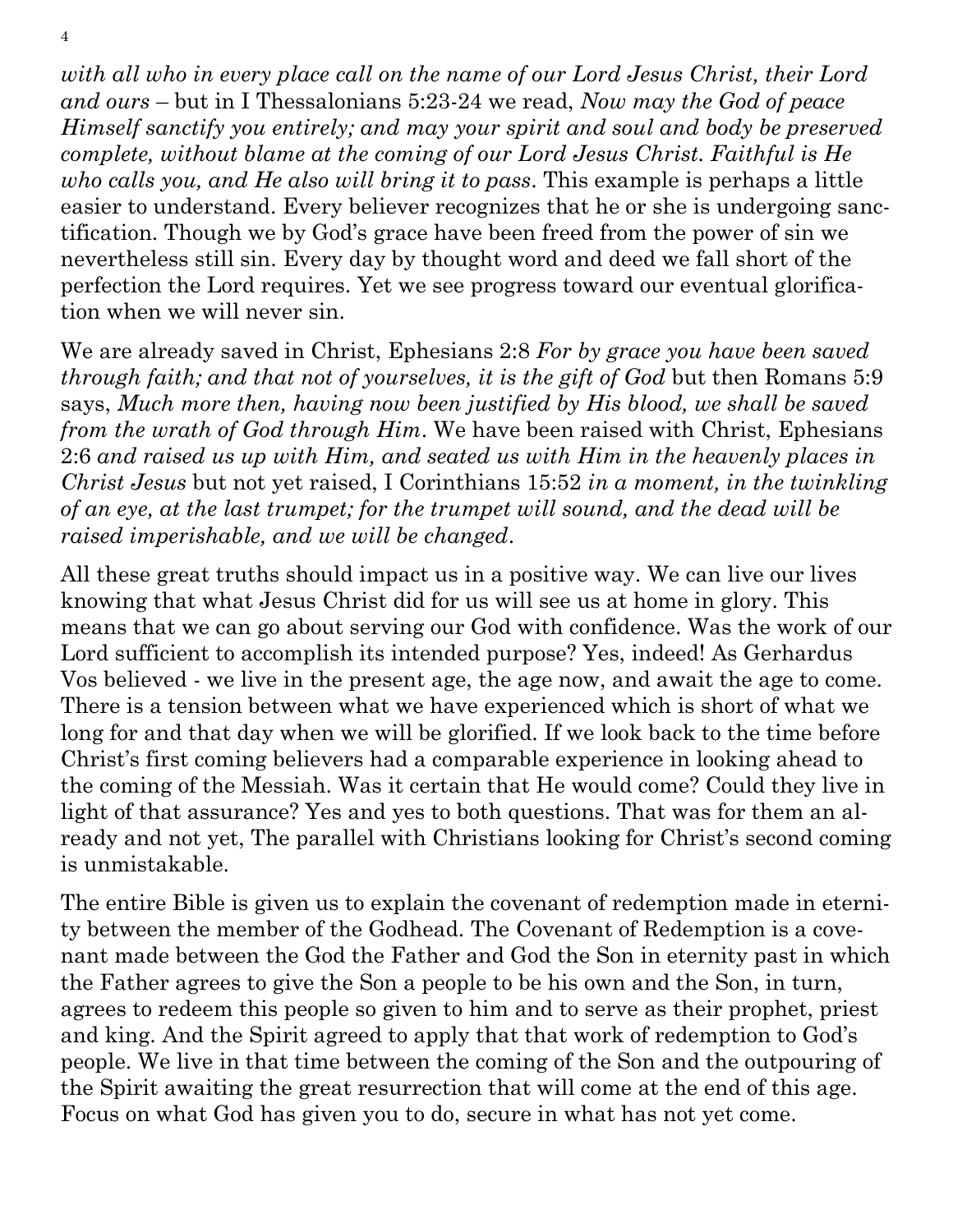## Ministry Opportunities at FSBC

| 5  | Pot Luck Fellowship (12:30 p.m.)                 |
|----|--------------------------------------------------|
| 6  | Bible Recap Meeting (6:30 p.m.)                  |
| 7  | Deacons Meeting (7:00 p.m.)                      |
| 9  | Nominating Committee Meeting (6:30 p.m.)         |
|    | 14-15 SBC National Meeting - Anaheim, California |
| 16 | Women's Bible Study                              |
| 18 | Women's Fellowship Bread Making (10:00 a.m.)     |
| 19 | <b>Father's Day</b>                              |
| 26 | Business Meeting (5:30 p.m.)                     |
| 27 | Bible Recap Meeting (6:30 p.m.)                  |

## **Library Report**

Come check out our commentaries and study books. We are always taking donated books. If you need to do some research, office hours are a good time to do so. We appreciate your involvement and input with book requests.

When you have a book you want to take home there is a wooden box with blank cards inside. Just write the date, your name, title of book and author on the card. In order for books to be available for others it is preferable to limit check out time to four weeks.







Have a fun summer!

Raedena Brooks

Librarian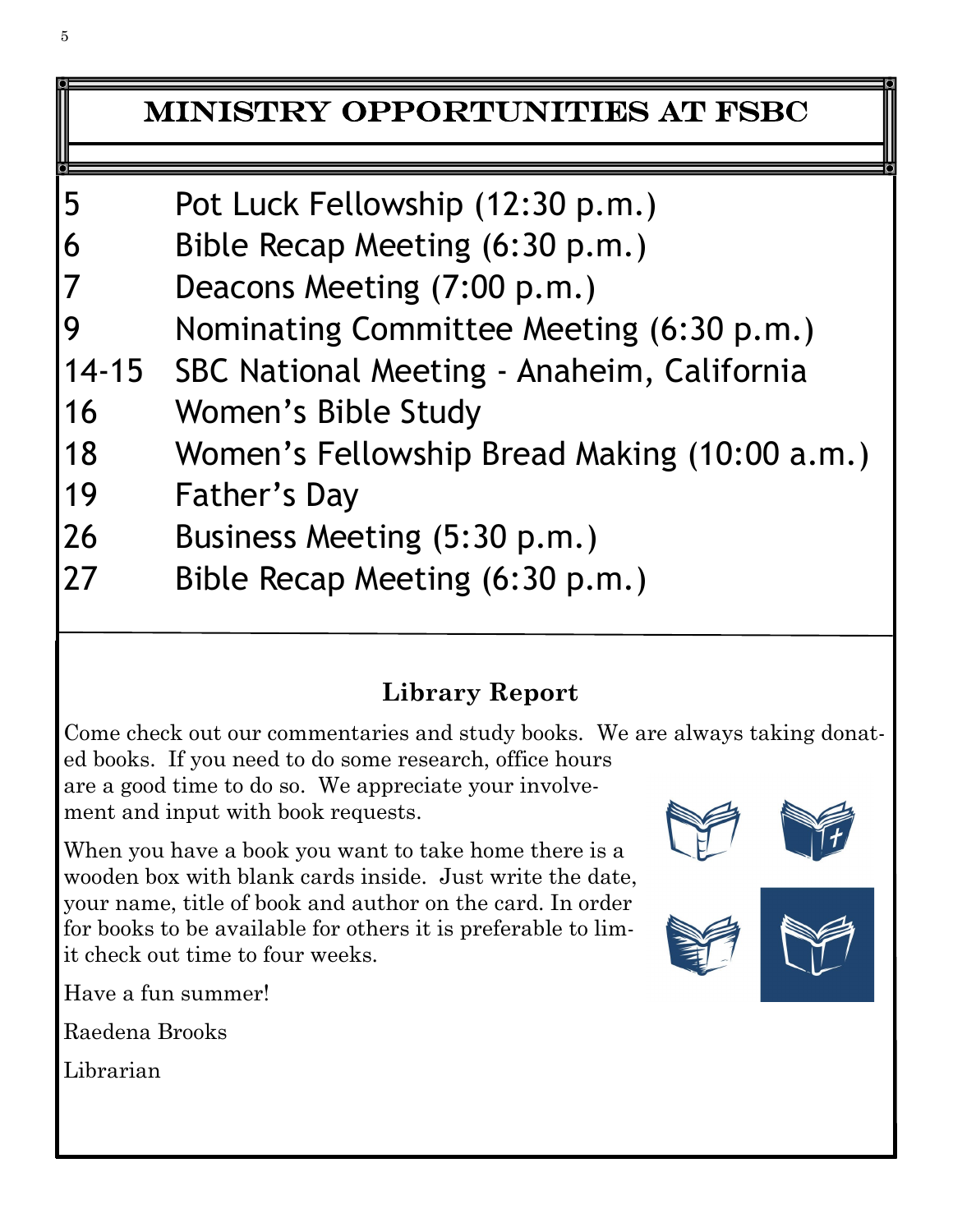

We are so thankful that we were able to complete the club year! We had our Awards Ceremony and Ice Cream Social on May 11<sup>th</sup>. The following clubbers received awards:

#### **Cubbies:**

Bodin Byrem, Shilo Nagel & TimberLynn Bartholomew

### **Sparks**:

Book 1 – Ronin Byrem, Roman Grohs, Wesley Harman, Clara Harman, Gavriel Nagel, & Alice Williams Frequent Flyer Extra Credit – Gavriel Nagel

Book 2 – AJ Bonilla, Wesley Moore, Leo Solis & Emma Westall

Book 3 – Annabelle Brooks – with the Frequent Flyer extra credit

### **T&T:**

Book 1 – Molly Allen, Isaiah Grohs, & Elaina Harman

Book 2 – Gracie Allen, Elijah Grohs, & Michelle Hampton

**Trek:** Book 4 – Roman Solis

#### **Journey (9-12th grades):**

Book 6 – Kent Clark & Rebekah Thayer; Book 7 Rebekah Thayer

Book  $9 \& 10 -$ Zachary Thayer.

Zachary has received that highest award Awana gives out. The Citation Award is for all 10 books in grades  $3 - 12$ . Zachary has memorized over 550 verses, read and summarized all 66 book of the Bible and has been faithful in attending the Awana ministry at First Southern. We pray that he continues to walk with God as he goes on to college at ISU.

Awana pre-registration will be on Wednesday, August  $24<sup>th</sup>$  from  $6-7$  p.m.

Thank you and God Bless, Nicole Clark Awana Commander 208-587-9482